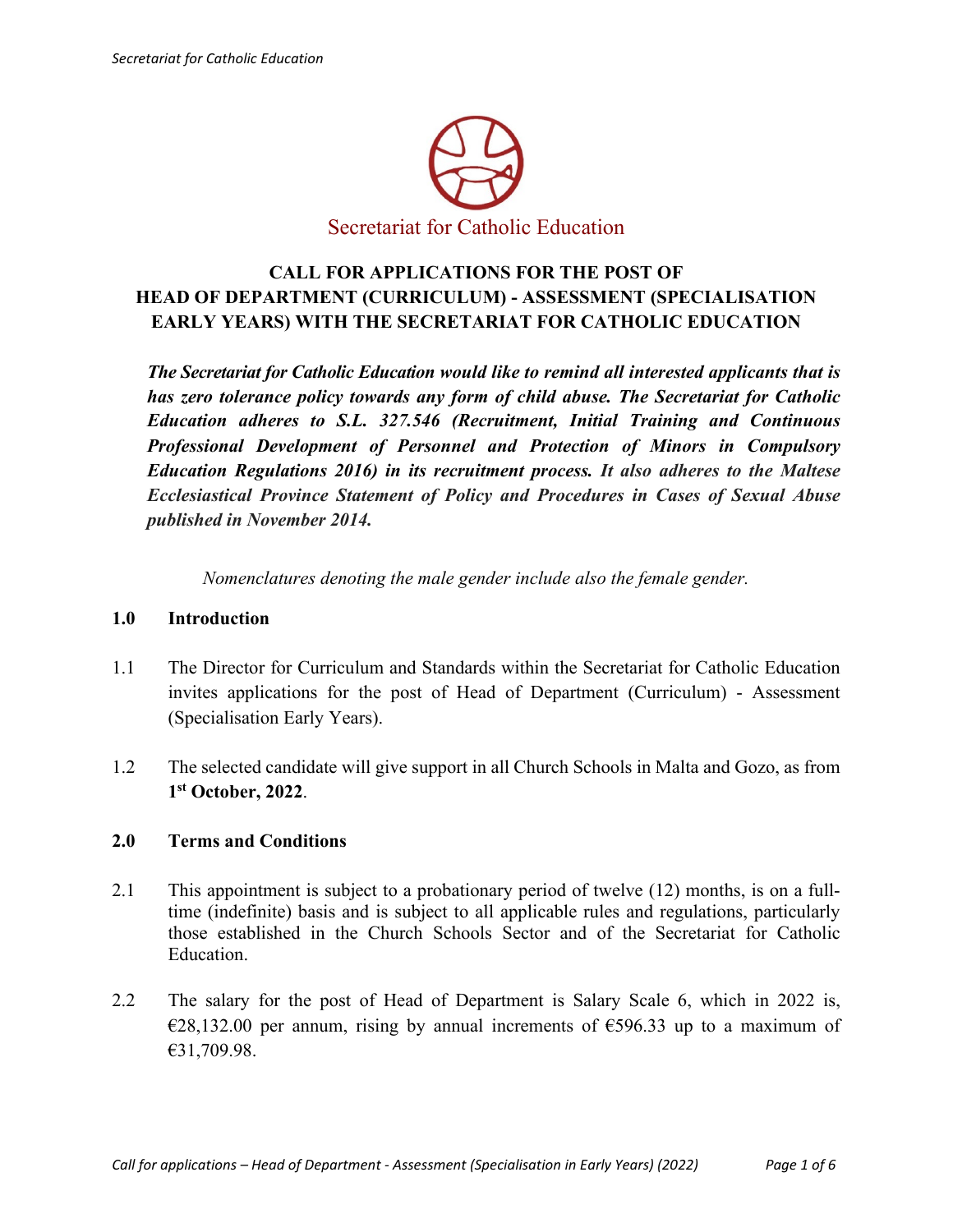2.3 A Head of Department shall benefit from the Educator's Class Allowance, which in 2022 is €3,275 per annum and a Work Resources Fund, which in 2022 is €725 per annum.

## **3.0 Duties**

- 3.1 A Head of Department is responsible to generally coordinate and support the development of the specific area with which s/he is entrusted, across a number of schools, contributing as may be required, in the sectoral coordination of, and initiatives related to, the same field under the direction of the Secretariat for Catholic Education. The Head of Department – Assessment (Specialisation Early Years) is expected to collaborate with other educators who may be supporting this endeavour within or beyond the classroom, under the pertinent leadership at the respective level, also by engaging in the development of a Community of Professional Educators, including through School Development Planning.
- 3.2 The duties of a Head of Department Assessment (Specialisation in Early Years) include:
	- i. fulfilling the obligations of a teacher with all its related expectations, but within the agreed adjusted parameters;
	- ii. participate in the development of Early Years Education policies within Church Schools in collaboration with the Senior Leadership Teams (SLT), school staff, students and parents, under the guidance of the Service Manager for Curriculum Entitlement;
	- iii. ensure the effective implementation and monitoring of this policy and related actions so as to guarantee the highest standards of individual pupil learning and progression throughout the Early Years;
	- iv. assist schools' SMT in the implementation of Early Years Education policies from Kindergarten 1 to Year 2 as set out in the school's aims and policies;
	- v. work closely with the Literacy and Numeracy teams at the Secretariat for Catholic Education to ensure alignment and cohesion in implementing Early Years Education across Church schools;
	- vi. develop resources as advised by the Service Manager for Curriculum Entitlement and/or the Heads of Schools;
	- vii. coordinate, where applicable, meetings related to pedagogical developments in Early Years Education. This will include:
		- developing, monitoring, reviewing and evaluating effectiveness of and reporting on policy, action plans and practice in Early Years Education;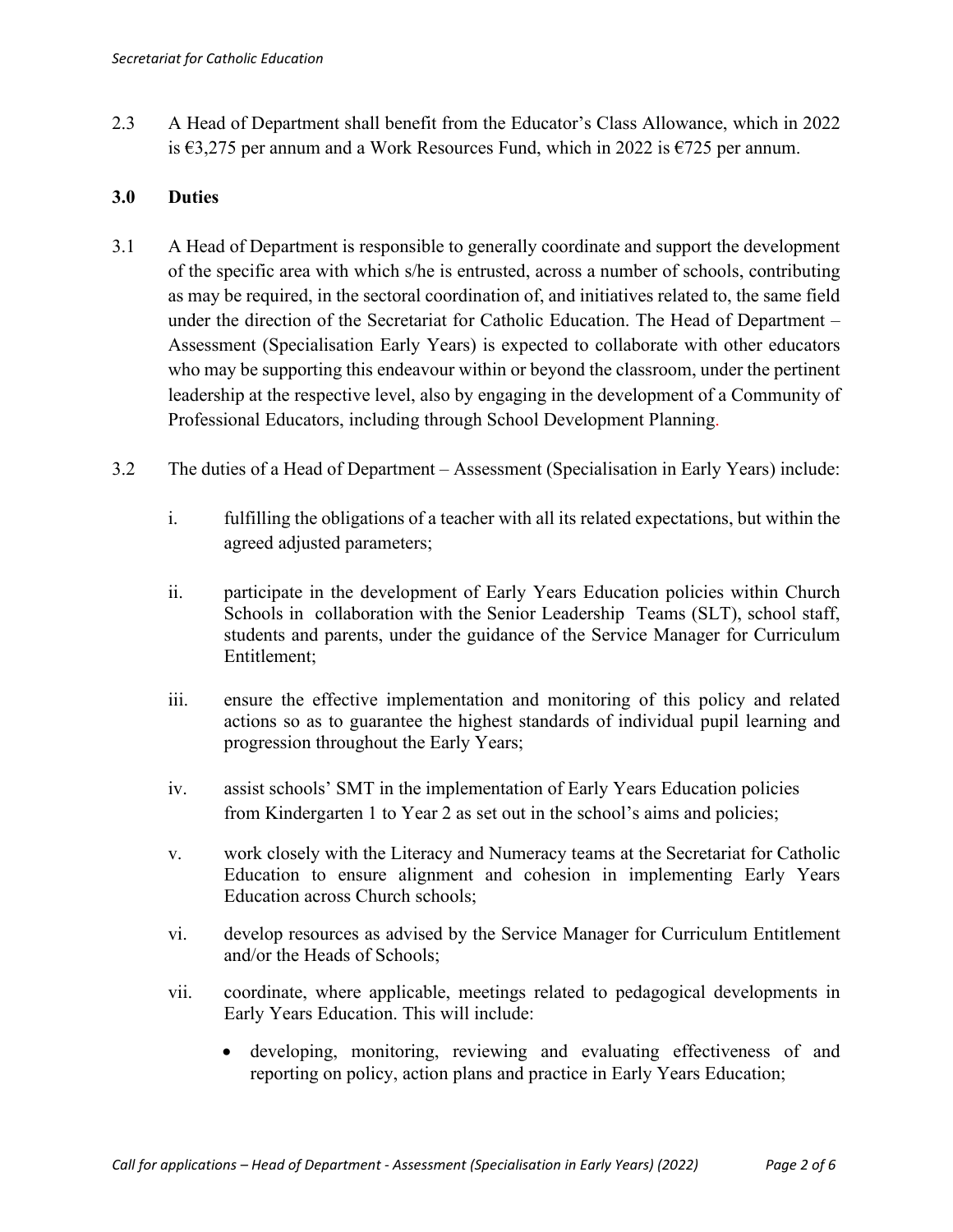- planning and managing resources/teaching materials, teaching programmes, methods of teaching and assessment together with the Service Manager for Curriculum Entitlement and respective Head of School;
- participating and helping in CoPE/professional development sessions;
- providing in-class support for teachers;
- viii. advise the SMT on the procurement and management of adequate resources in classrooms and monitoring their utilisation;
- ix. support schools in ensuring that the Early Years curriculum is complimentary to that in the Junior Years so as to ensure a smooth transition from one level to another;
- x. coordinate and support professional development opportunities for colleagues and participate in Professional Development sessions and other Continuous Professional Development opportunities;
- xi. give curricular support through being beacons of good practice in schools in showcasing, disseminating and celebrating good practices;
- xii. enhance the teaching and learning process across schools by supporting, guiding, setting targets and acting as critical friends;
- xiii. actively assisting the Head of School in ensuring the good professional practice, standards, and quality of the teaching and learning across the Early Years through proper dialogue with the class teachers and under the direction from the Secretariat for Catholic Education while promoting a healthy process of reciprocal informal observation of class teaching practices;
- xiv. advising and contributing to curriculum development at school and system level under the direction and guidance of the Service Manager for Curriculum;
- xv. co-ordinating the learning processes in the Early Years as set out in the National Curriculum Framework (2012) and the Learning Outcomes Framework;
- xvi. supporting schools in assessment practices;
- xvii. mentoring other teachers in the subject/s/area of their speciality;
- xviii. being accountable to the Service Manager for Curriculum;
- xix. performing any other duties according to the exigencies of the Secretariat for Catholic Education as directed by the Director for Curriculum and Standards.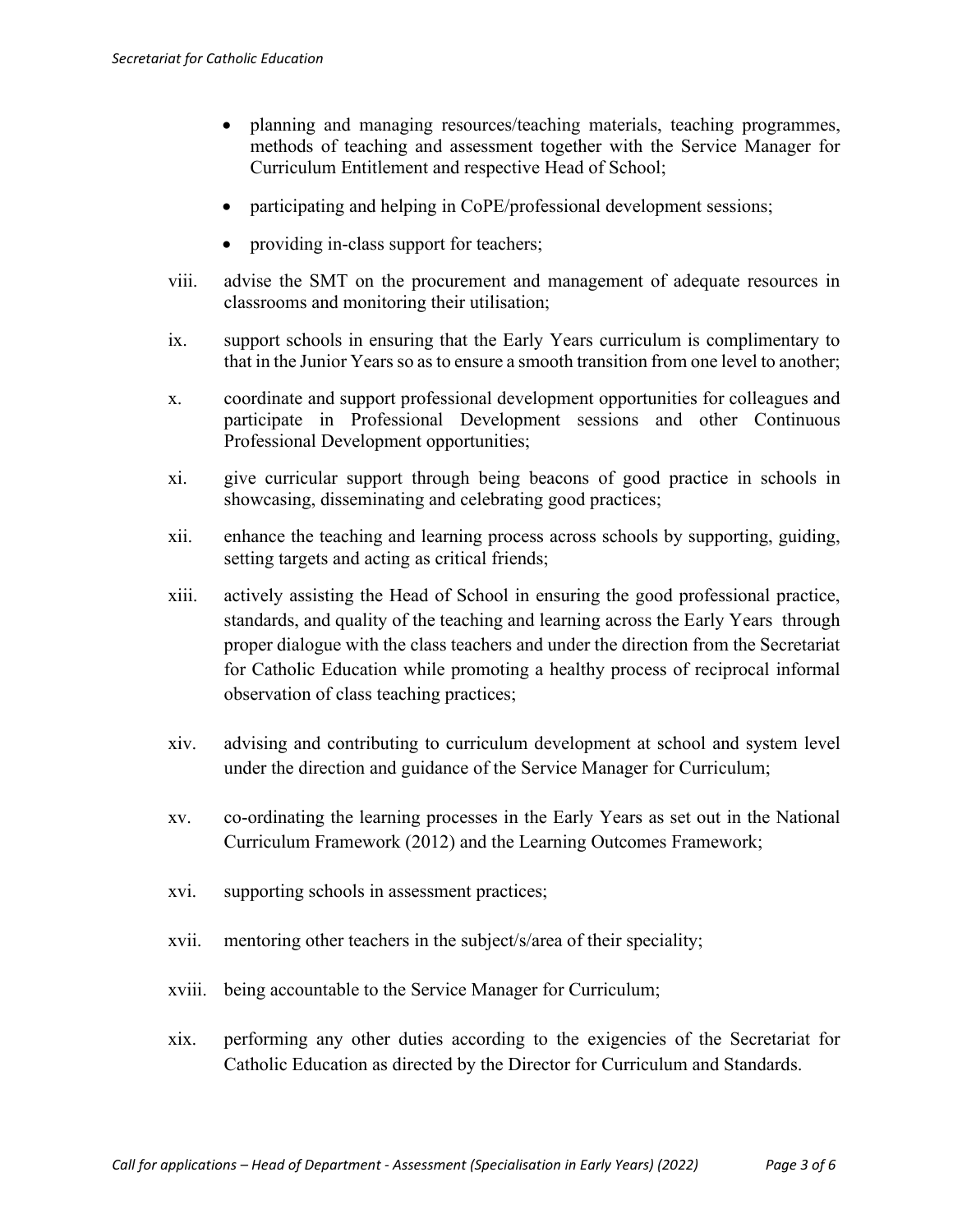- xx. performing any other duties according to the exigencies of the Secretariat for Catholic Education as directed by the Delegate for Catholic Education.
- 3.3 The Head of Department Assessment (Specialisation in Early Years) will be assigned duties in more than one school. Selected candidates will be expected to use their own means of transport for their work. They will be entitled to the appropriate approved transport allowance.
- 3.4 The Head of Department Assessment (Specialisation in Early Years) may be required to undergo an induction phase and any other relevant training which may be deemed necessary.
- 3.5 The Head of Department Assessment (Specialisation in Early Years) will be under the jurisdiction of the Secretariat for Catholic Education. They may be invited to engage with the Church Schools' SMTs on matters related to their expertise and upon invitation by SMTs.
- 3.6 Selected candidate will be expected to work with other professionals who form part of the multi-disciplinary team of the Secretariat for Catholic Education.
- 3.7 The Head of Department Assessment (Specialisation in Early Years) shall be expected to undergo specialised education and training provided by the Secretariat for Catholic Education or by the Education Authorities. Selected candidates are obliged to ensure that throughout their employment period they remain conversant with current issues and practices related to their area of work, both nationally and internationally. For this purpose, opportunities will be provided for ongoing professional development which will help to ensure that a professional standard of service will be maintained throughout.
- 3.8 Parties agree that the support to the other colleagues through transfer and knowledge sharing constitutes an intrinsic part of the responsibilities of a Head of Department; and shall hence endeavour to facilitate acquisition of skills necessary from time to time on mutually agreed parameters.
- 3.9 The Secretariat for Catholic Education will be responsible for the deployment of the Head of Department within schools.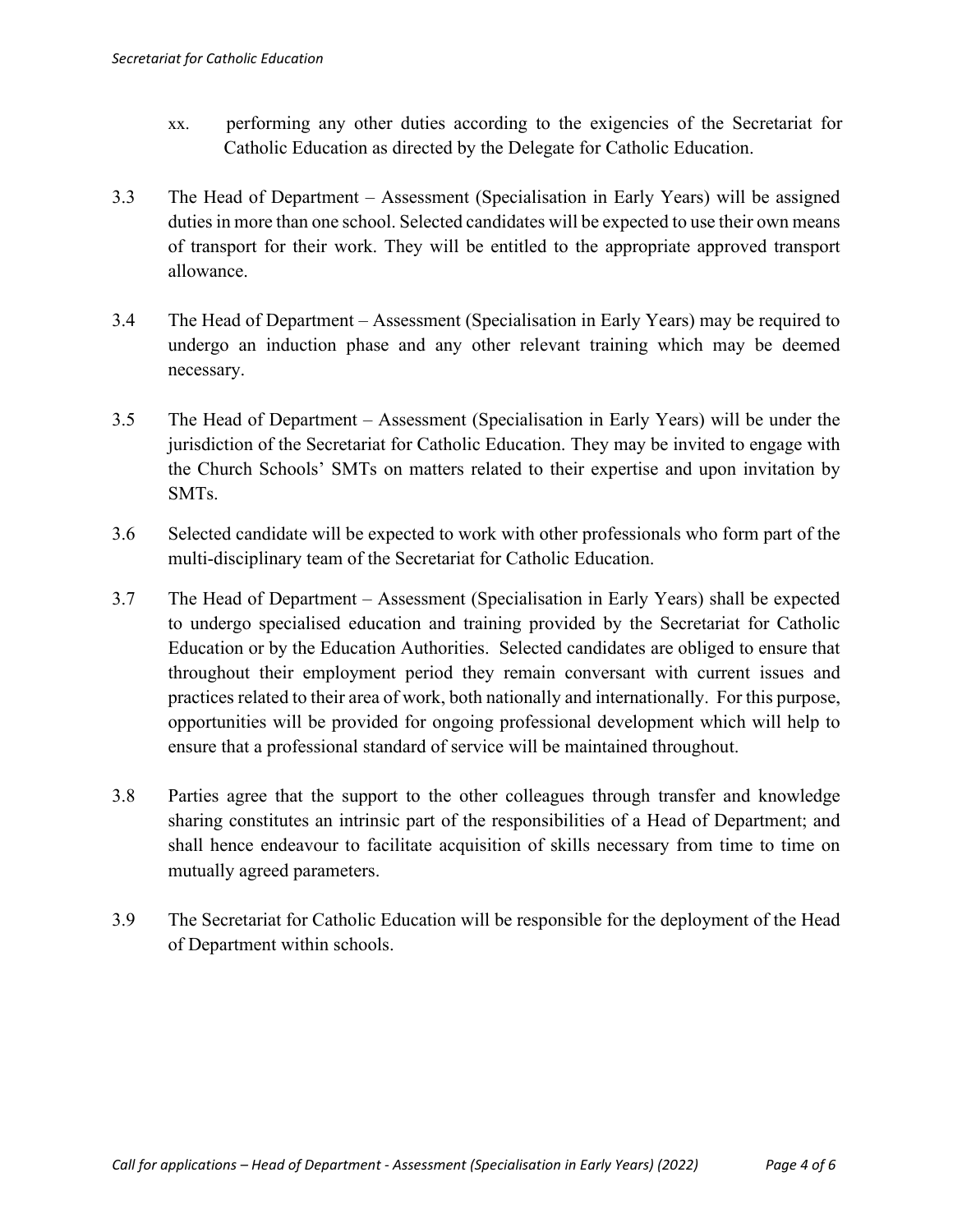## **4.0 Eligibility Requirements**

- 4.1 By the closing time and date of this call for applications, applicants must be Church Schools' employees:
	- (i) in the grade of Teacher, in possession of a Permanent Teachers Warrant; **AND**
	- (ii) have not less than ten (10) scholastic years teaching experience, three (3) years of which would preferably be in a Church school;

# **Preference will be given to candidates who have teaching experience in Years 1 and 2.**

4.2 Qualifications at a level higher than that specified above will be accepted for eligibility purposes, provided they meet any specified subject requirements.

Moreover, candidates who have not yet formally obtained any of the above-mentioned qualifications will still be considered, provided that they submit evidence that they have been approved for the award of the qualifications in question, or successfully completed the necessary ECTS/ECVETS credits, or equivalent, taken as part of a recognized higher MQF level program of study, as required in the afore-mentioned eligibility criteria, by the closing time and date of the call for applications.

- 4.3 Furthermore, as per clause 4.1 of the Collective Agreement between the Church Authorities and the Malta Union of Teachers (MUT) on the  $7<sup>th</sup>$  August 2018, eligibility criteria will also take into consideration all previous years of satisfactory service in the relevant grades and qualifications accrued by applicants. Thus, it will make applicants possessing accrued requirements, eligible for any post, following a call for application as stipulated in this agreement. As such, service in higher or equivalent roles at the time of application, which may include roles not regulated by this agreement, will not exclude potential candidates in applying and gaining eligibility for equivalent and/or lower grades regulated by this agreement.
- 4.4 Applicants must be eligible to take up their due appointment, in terms of 4.1 to 4.3 above, by the **1st of October 2022**.
- 4.5 Prospective applicants should note the requirement to produce MQRIC recognition statements in respect of their qualifications from MQRIC, or other designated authorities, as applicable.